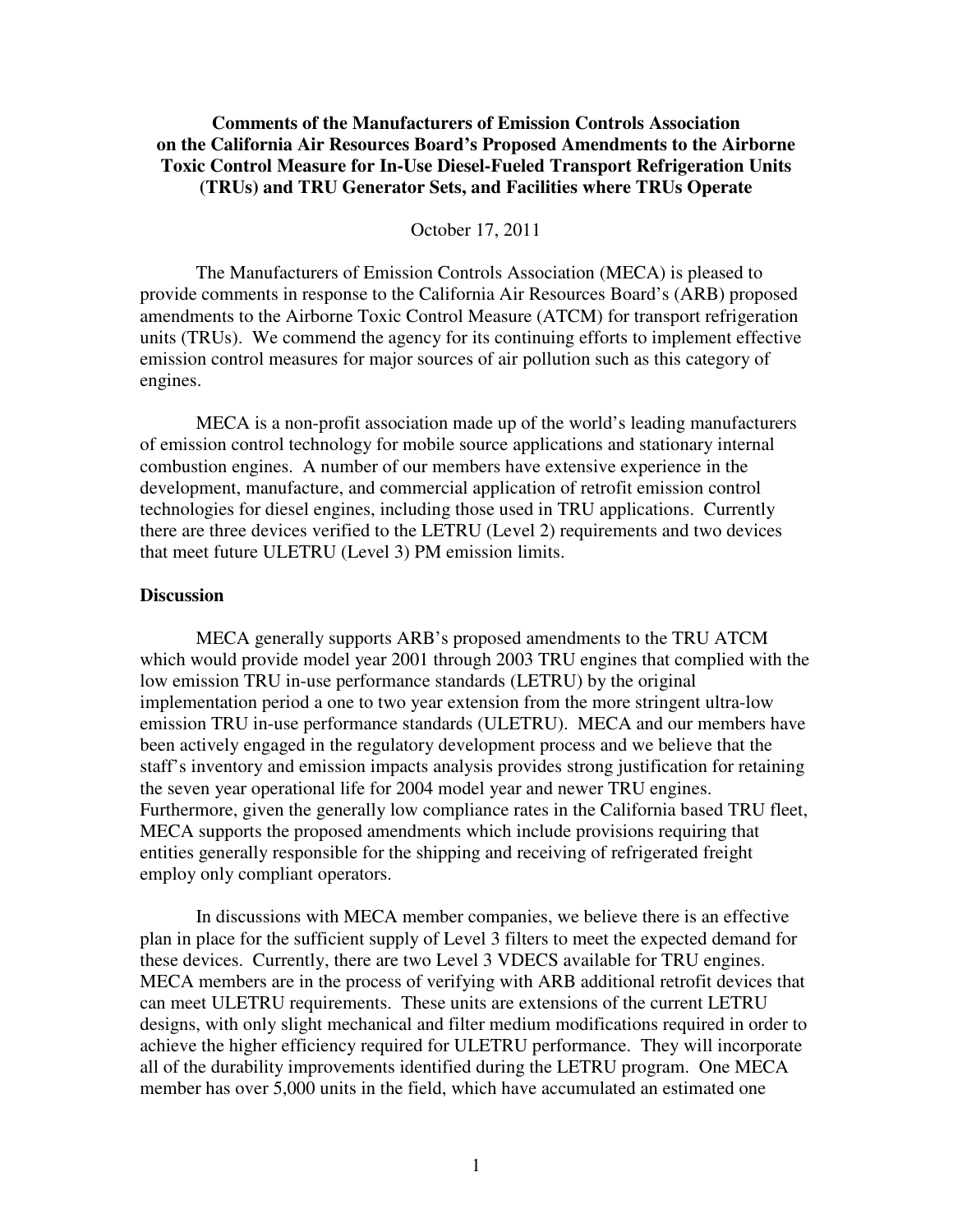million operating hours, and has developed a network of at least 50 dealers in and outside of California who sell, install, and service TRU retrofit devices.

 In supporting the proposed amendments, MECA believes any further delays would be unnecessary and counterproductive to ARB's mission of reducing particulate matter emissions to protect public health and the environment. MECA member companies have invested and continue to invest significant resources in developing and commercializing emission control technologies for the whole range of in-use diesel engines currently operating in California and the rest of the U.S. Retrofit technology providers, including those developing and verifying ULETRU compliant devices, rely on regulatory stability and effective enforcement in order to continue making the necessary investments to meet the commercial needs in time for future implementation targets. However, delays in the implementation of emission control requirements and ineffective enforcement will only cause retrofit manufacturers to be extremely cautious in making these investments. Our members experience has shown that market adoption by fleets is heavily influenced by the regulatory deadlines and few if any operators elect to comply early. LETRU systems were available in mid-2008; however, minimal compliance activity was experienced even 60 days prior to the actual compliance date.

 MECA member companies are committed to developing and commercializing diesel retrofit technologies that cover a broad range of in-use engines and applications, including in-use diesel engines used in TRU applications. The success of ARB's efforts to clean up the existing diesel vehicles and equipment depends on the agency having adequate staff and support to manage its verification and enforcement programs for diesel emission control strategies. Going forward, we urge the ARB Board to continue to provide sufficient resources to these programs to enable the agency to maintain a verified retrofit technology portfolio that provides end-users with a variety of proven, costeffective, retrofit options from a number of suppliers and enforcement of a level economic playing field for end users. MECA members are actively engaged with verification staff on the next round of amendments to the diesel retrofit verification and in-use compliance regulation. We believe that significant opportunities exist to streamline the process and provide economic relief to VDECS manufacturers in light of the recent changes to the on-road, off-road fleet rules and the proposed TRU regulations, while still achieving the goals of the program. Furthermore our members estimate that less than 40% of the TRUs that have been impacted by this regulation are compliant at this time and therefore further enforcement is required to insure that those operators that chose to comply are not economically penalized in the market place.

#### **Technologies to Reduce Diesel PM from Transportation Refrigeration Units**

*Diesel Particulate Filters for ULETRU –* Diesel particulate filters (DPFs) are the most effective PM reduction technology for a wide range of diesel engine applications. High-efficiency DPF technology can reduce PM emissions by over 85 percent or more. Catalyzed filters have the added co-benefit of reducing toxic HC emissions by up to 80 percent or more. Over 200,000 on-road heavy-duty vehicles and 50,000 off-road pieces of equipment have been retrofitted with passively or actively regenerated DPFs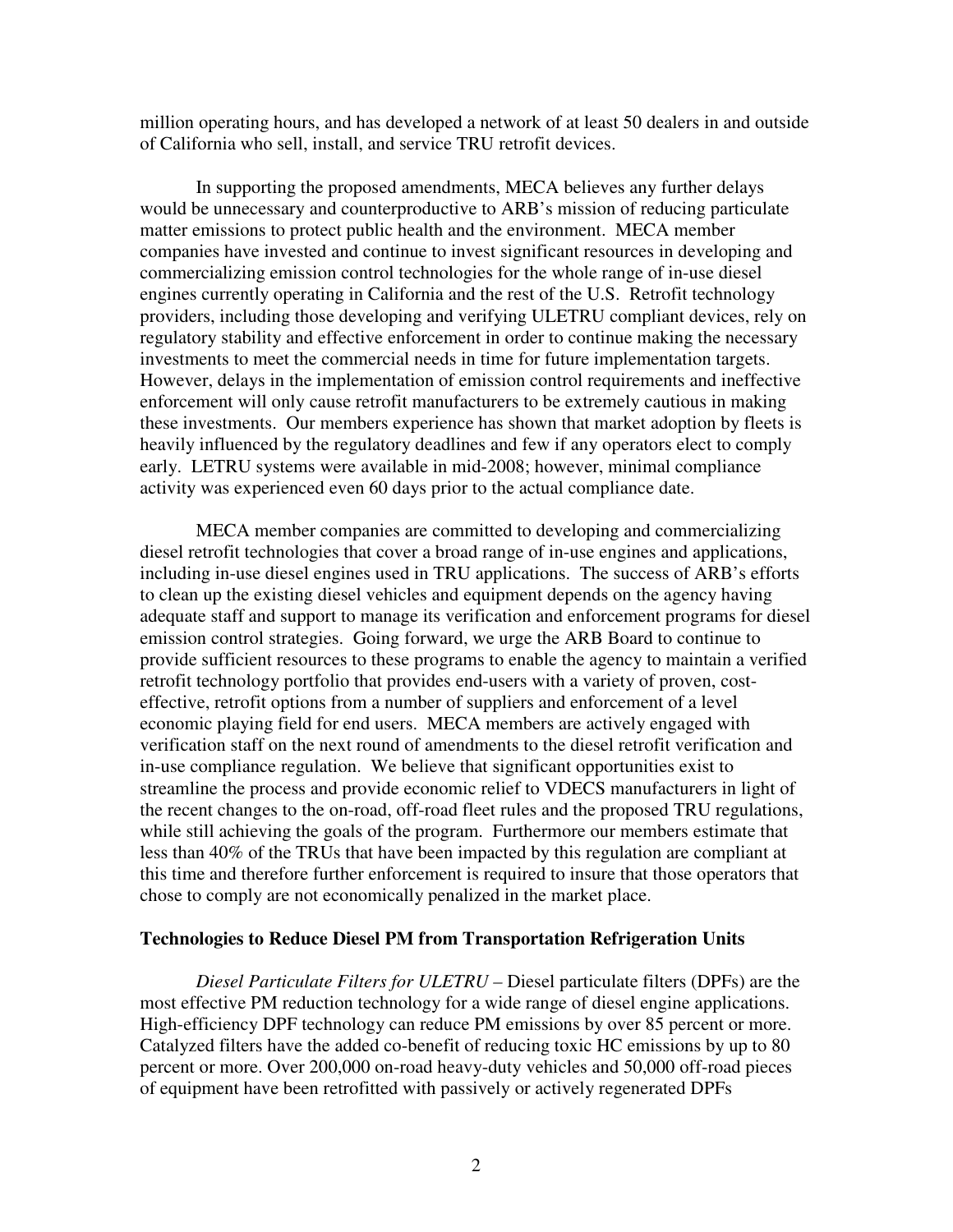worldwide. The same technology has been extended across a wide range of engine sizes and operating conditions including TRU engines. The durability and performance of this PM control technology is being demonstrated on OEM on-road applications beginning with the 2007 model year. Since 2007, nearly every new diesel vehicle sold in the U.S. or Canada has been equipped with a high efficiency diesel particulate filter to comply with the U.S. EPA's 2007/2010 on highway regulations. This represents over 800,000 new trucks operating on DPFs mostly in the U.S. An increasing number of new off-road diesel engines are now being certified with DPFs to comply with EPA's interim Tier 4 PM emission standards. MECA's annual sales survey of retrofit technologies has shown that since 2001, approximately 25,000 Level 3 DPFs in California and nearly 60,000 across the country have been installed on vehicles from construction equipment to longhaul Class 8 tractors and many others including TRUs and stationary engines.

These advanced wall-flow DPFs not only capture soot particles in the  $PM_{2.5}$ range, they are also very effective at capturing over 99+% of ultrafine particles. Ultrafine particles in the less than 20 nanometer size range contribute almost nothing to the overall mass of PM in the exhaust however; they may represent a huge number of particles with an extremely high surface area. Recently numerous health studies have shown that these ultrafine particles may pose the greatest adverse health effects due to their high surface area that can attract volatile toxic compounds and their ability to penetrate deep into the lungs. Although ultrafine particles are not currently regulated they are the topic of extensive research and discussion among the health community. A co-benefit of Level 3 DPF filters is that they capture or oxidize the majority of ash, carbonaceous or volatile ultrafine particles in the exhaust.

*Flow-Through Filters for LETRU –* These "partial or flow-through" filters make use of wire mesh supports or tortuous metal substrates that employ sintered metal sheets. These metal substrates can be catalyzed directly or used in combination with an upstream catalyst to facilitate regeneration of soot deposits. These partial filter designs are less susceptible to plugging and can offer PM reduction efficiencies in the 50-75 percent range depending on engine operating conditions and the soluble fraction of the PM. Some of these partial filter designs have also been shown to operate over longer periods of time before ash cleaning associated with engine lubricant consumption is necessary.

Development work is underway to further enhance the performance of wall-flow and flow-through filter system designs. For example, work continues on developing and implementing additional filter regeneration strategies that will expand the applications for retrofitting DPFs. Development work on filter materials and designs to further enhance filter system durability and to further reduce backpressure are also under development. DPFs are typically designed to minimize backpressure impacts on fuel economy. The real world experience from new OEM installed DPF technologies since 2007 and passive retrofit DPFs integrated into the exhaust systems of on-road and off-road vehicles has shown a fuel economy impact attributed to increased backpressure of only 1-2%.

Although early designs of LETRU and ULETRU technologies have identified some issues, these were easily addressed in redesigns, MECA members experience with